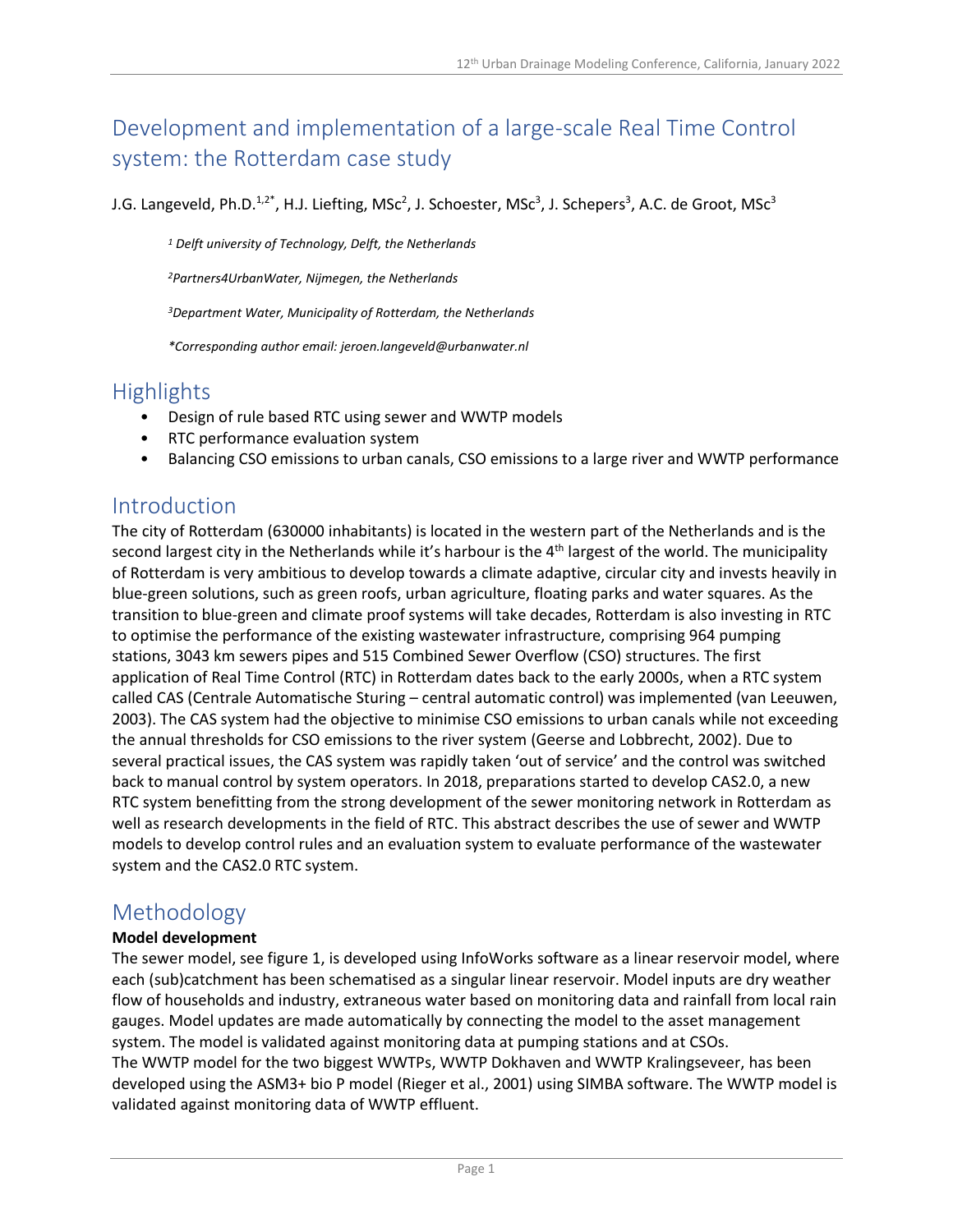

**Figure 1.** Sewer model of Rotterdam sewer system. The yellow blocks indicate the location of the downstream WWTPs.

### **RTC strategy & RTC rule development**

The RTC strategy has been developed iteratively. At first, an indicative 'span of control' for the RTC system has been defined by assessing the range in performance that can possibly be achieved by the sewer system and subsequently assessing the potential impacts on receiving water bodies downstream CSOs and downstream WWTP's. This first step was a combination of expert judgement, monitoring data analyses and modelling using above mentioned models. Second, the RTC objectives have been defined and prioritised, with the prioritisation being condition dependent: during dry weather and small storm events, priority will be given to optimise WWTP performance, while during heavy storms prevention of urban flooding will get priority. Thirdly, a RTC strategy has been developed which balances the (conflicting) objectives. Fourthly, a sensitivity analysis has been performed to select sewer subcatchments that should be part of the RTC system and to identify subcatchments where RTC will not result in an improvement, e.g., due to their small contribution or due to a lack of control potential. Finally, RTC scenarios and heuristic RTC rules have been developed and tested using the sewer model. **RTC Performance Indicators**

The evaluation of RTC performance is developed based on the method of van Daal et al.,(2017).

## Results and discussion

The RTC system in Rotterdam has to meet the following objectives (with *in italics* the connected strategy and the stage when the strategy is active, see figure 2):

- Enhance WWTP performance by 'flattening' the DWF diurnal curve. *DWF peak reduction is achieved by maximising the total inflow of the WWTP to a predefined QDWF,max and temporarily storing any additional DWF wastewater volume in the sewer districts discharging directly to the WWTP*. DWF peak reduction is applied in stage I
- Enhance WWTP performance at the onset of storm events. *Pumping capacity is increased slowly from DWF setpoints to WWF setpoints by using an intermediate 50% WWF setpoint at 50% filling degree of the in-sewer storage*. Incremental step wise increase in pumping capacity is applied in stage II, III and IV.
- Minimise CSO discharges to urban canals. *Active use of 'pumped CSOs', large pumps that discharge directly to the river, switch off pumping stations located in parts of the harbour at the*